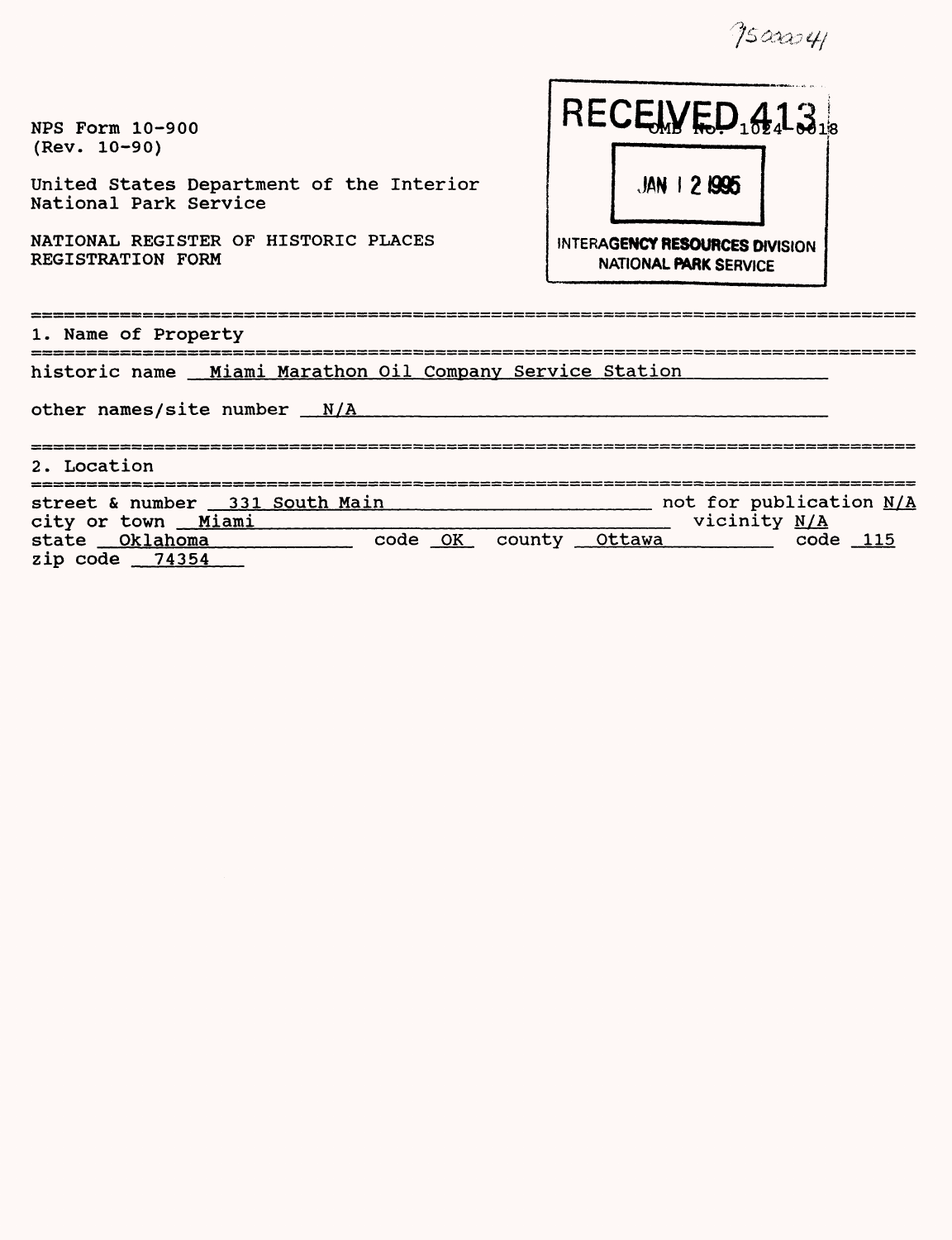USDI/NPS NRHP Registration Form Miami Marathon Oil Company Service Station Ottawa County, Oklahoma Page 2 Route 66 and Associated Historic Resources in Oklahoma

3. State/Federal Agency Certification As the designated authority under the National Historic Preservation Act of 1986, as amended, I hereby certify that this  $XX$  nomination  $r = r$  request for determination of eligibility meets the documentation standards for registering properties in the National Register of Historic Places and meets the procedural and professional requirements set forth in 36 CFR Part 60. In my opinion, the property XX meets \_\_\_\_ does not meet the National Register Criteria. I recommend that this property be considered significant and nationally statewide X locally, ( $N/A$  See continuation sheet for additional comments.) \_\_\_\_\_\_\_\_\_\_\_\_\_\_\_ December 19. 1994 Signa $\#$ ure $^2$ of certifying official 0k<sup>1</sup>ahoma Historical Society, SHPO State or Federal agency and bureau In my opinion, the property \_\_\_\_ meets \_\_\_\_ does not meet the National Register criteria. ( \_\_ See continuation sheet for additional comments.) Signature of commenting or other official Date State or Federal agency and bureau 4. National Park Service Certification I, hereby certify that this property is: v entered in the National Register (Sell Solard See continuation sheet. determined eligible for the National Register See continuation sheet. determined not eligible for the National Register \_\_\_ removed from the National Register \_\_\_\_\_\_\_ other (explain): Signature of Keeper Date of Action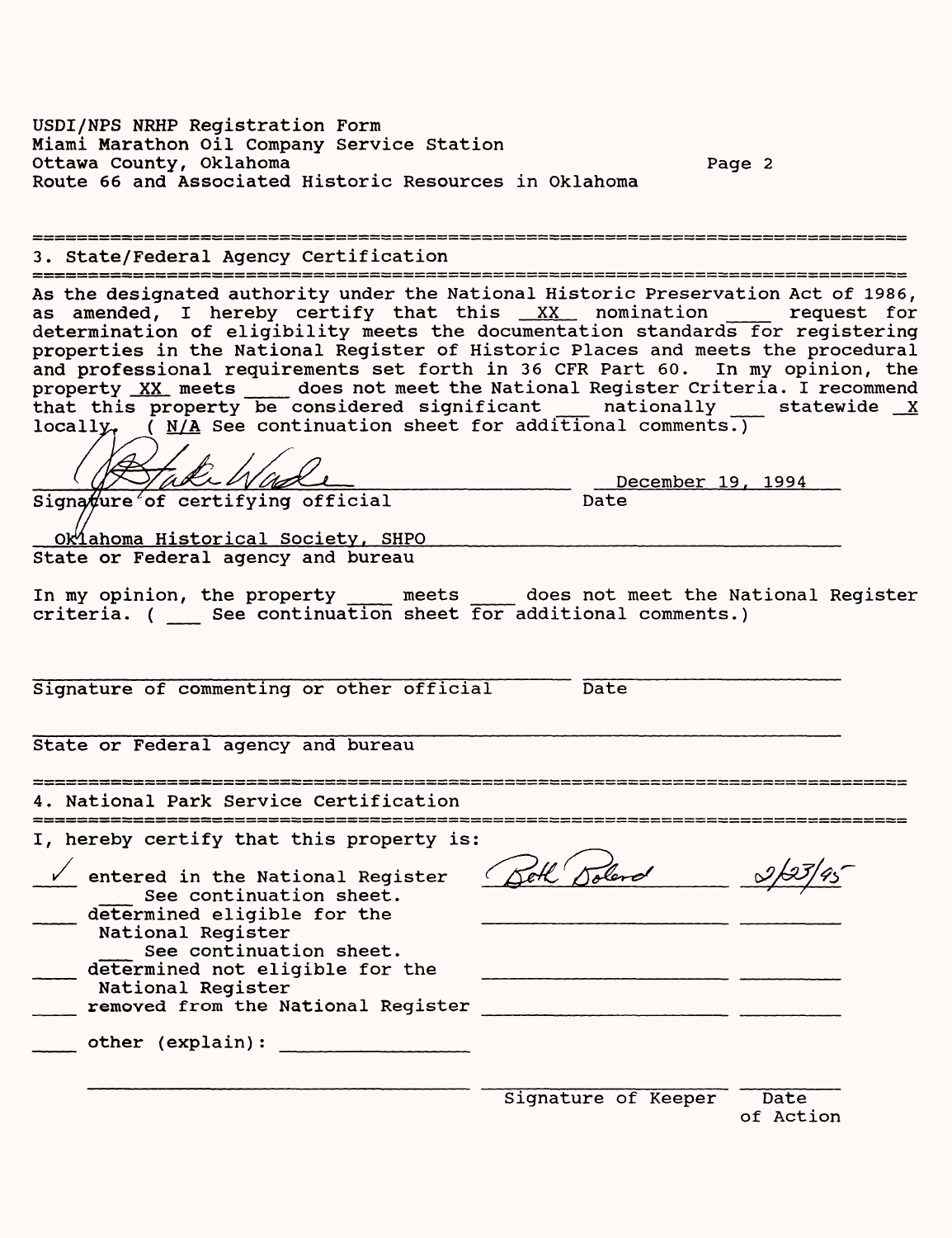USDI/NPS NRHP Registration Form Miami Marathon Oil Company Service Station Ottawa County, Oklahoma Page 3 Route 66 and Associated Historic Resources in Oklahoma

5. Classification Ownership of Property (Check as many boxes as apply)  $X$  private \_\_ public-local \_\_ public-State \_\_\_ public-Federal Category of Property (Check only one box)

 $X$  building(s)  $\equiv$  district \_\_ site \_\_ structure \_\_ object

Number of Resources within Property

| Contributing | Noncontributing |
|--------------|-----------------|
|              | buildings       |
|              | sites           |
|              | structures      |
|              | objects         |
|              | Total           |

Number of contributing resources previously listed in the National  $Register_0$ 

Name of related multiple property listing (Enter "N/A" if property is not part of a multiple property listing.) Route 66 and Associated Historic Resources in Oklahoma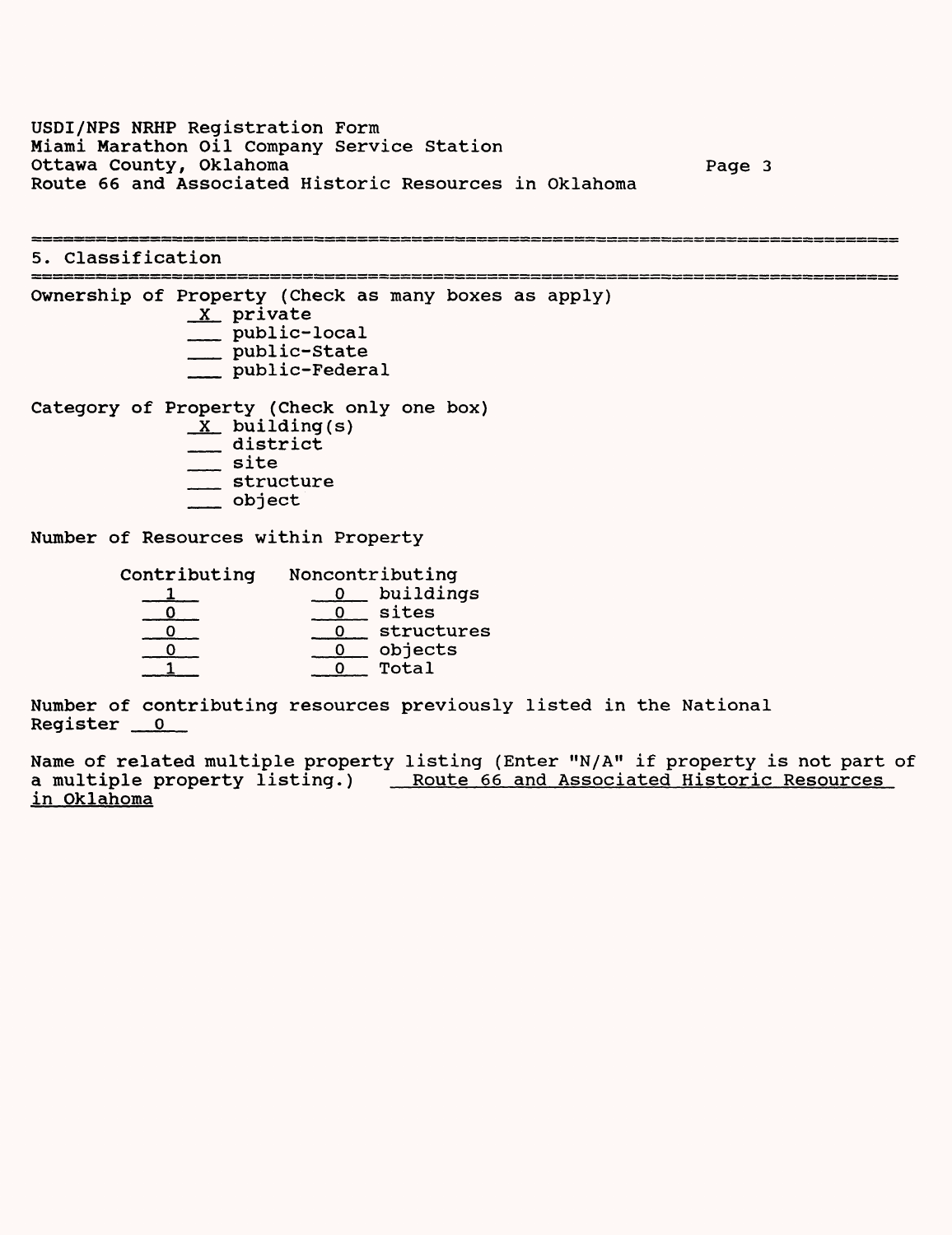| USDI/NPS NRHP Registration Form                        |        |  |
|--------------------------------------------------------|--------|--|
| Miami Marathon Oil Company Service Station             |        |  |
| Ottawa County, Oklahoma                                | Page 4 |  |
| Route 66 and Associated Historic Resources in Oklahoma |        |  |
|                                                        |        |  |

| 6. Function or Use                                                                                                                      |  |
|-----------------------------------------------------------------------------------------------------------------------------------------|--|
| Historic Functions (Enter categories from instructions)<br>Cat: COMMERCE/TRADE Sub: specialty store                                     |  |
|                                                                                                                                         |  |
| Current Functions (Enter categories from instructions)<br>Cat: COMMERCE/TRADE Sub: specialty store                                      |  |
| 7. Description                                                                                                                          |  |
| Architectural Classification (Enter categories from instructions)<br>Classical Revival                                                  |  |
| Materials (Enter categories from instructions)<br>foundation CONCRETE<br>roof <b>ASPHALT</b><br>walls BRICK<br><b>CONCRETE</b><br>other |  |

\_\_\_\_\_\_\_\_\_

Narrative Description (Describe the historic and current condition of the property on one or more continuation sheets.)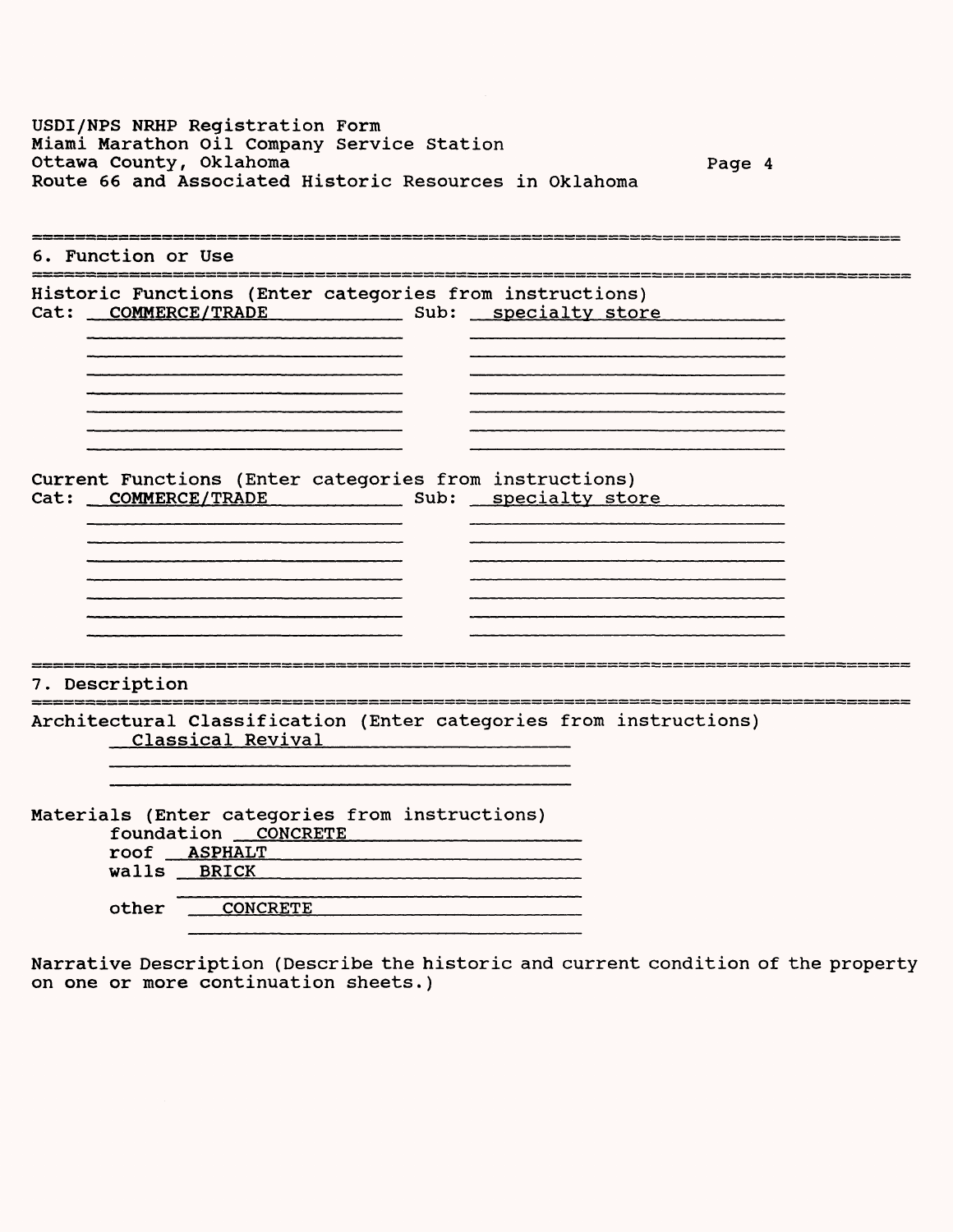8. Statement of Significance

Applicable National Register Criteria (Mark "x" in one or more boxes for the criteria qualifying the property for National Register listing)

- XX A Property is associated with events that have made a significant contribution to the broad patterns of our history.
- \_\_\_ B Property is associated with the lives of persons significant in our past.
- XX C Property embodies the distinctive characteristics of a type, period, or method of construction or represents the work of a master, or possesses high artistic values, or represents a significant and distinguishable entity whose components lack individual distinction.
- \_\_\_ D Property has yielded, or is likely to yield information important in prehistory or history.

Criteria Considerations (Mark "X" in all the boxes that apply.)

- A owned by a religious institution or used for religious purposes.
- B removed from its original location.
- c a birthplace or a grave.
- D a cemetery.
- E a reconstructed building, object, or structure.
- F a commemorative property.
- G less than 50 years of age or achieved significance within the past 50 years.

Areas of Significance (Enter categories from instructions)<br>
<u>COMMERCE</u>

COMMERCE\_\_\_\_\_\_\_\_\_\_\_\_\_\_\_\_\_\_ ARCHITECTURE

Period of Significance 1929-1944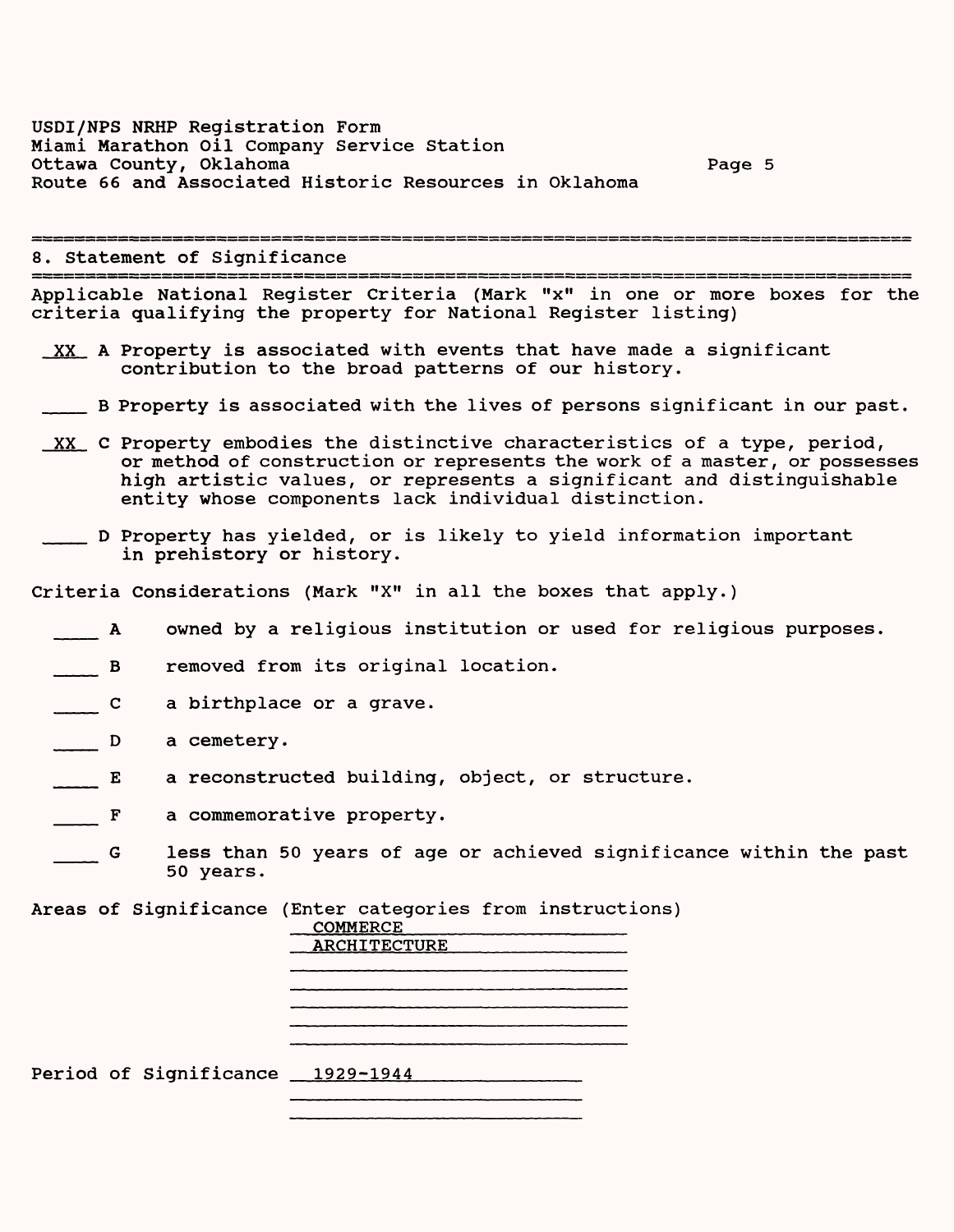USDI/NPS NRHP Registration Form Miami Marathon Oil Company Service Station Ottawa County, Oklahoma Page 6 Route 66 and Associated Historic Resources in Oklahoma

| 8. Statement of Significance (Continued)                                                                                                                                                                                                                                                                                                                                                         |
|--------------------------------------------------------------------------------------------------------------------------------------------------------------------------------------------------------------------------------------------------------------------------------------------------------------------------------------------------------------------------------------------------|
| Significant Dates __ N/A                                                                                                                                                                                                                                                                                                                                                                         |
| Significant Person (Complete if Criterion B is marked above)<br>N/A                                                                                                                                                                                                                                                                                                                              |
|                                                                                                                                                                                                                                                                                                                                                                                                  |
|                                                                                                                                                                                                                                                                                                                                                                                                  |
| Narrative Statement of Significance (Explain the significance of the property on<br>one or more continuation sheets.)                                                                                                                                                                                                                                                                            |
| 9. Major Bibliographical References                                                                                                                                                                                                                                                                                                                                                              |
| (Cite the books, articles, and other sources used in preparing this form on one<br>or more continuation sheets.)                                                                                                                                                                                                                                                                                 |
| Previous documentation on file (NPS)<br>preliminary determination of individual listing (36 CFR 67) has been<br>requested.<br>___ previously listed in the National Register<br>___ previously determined eligible by the National Register<br>designated a National Historic Landmark<br>recorded by Historic American Buildings Survey #<br>recorded by Historic American Engineering Record # |
| Primary Location of Additional Data<br>X State Historic Preservation Office<br>__ Other State agency<br>Federal agency<br>Local government<br>University<br>$\overline{\phantom{a}}$ other                                                                                                                                                                                                       |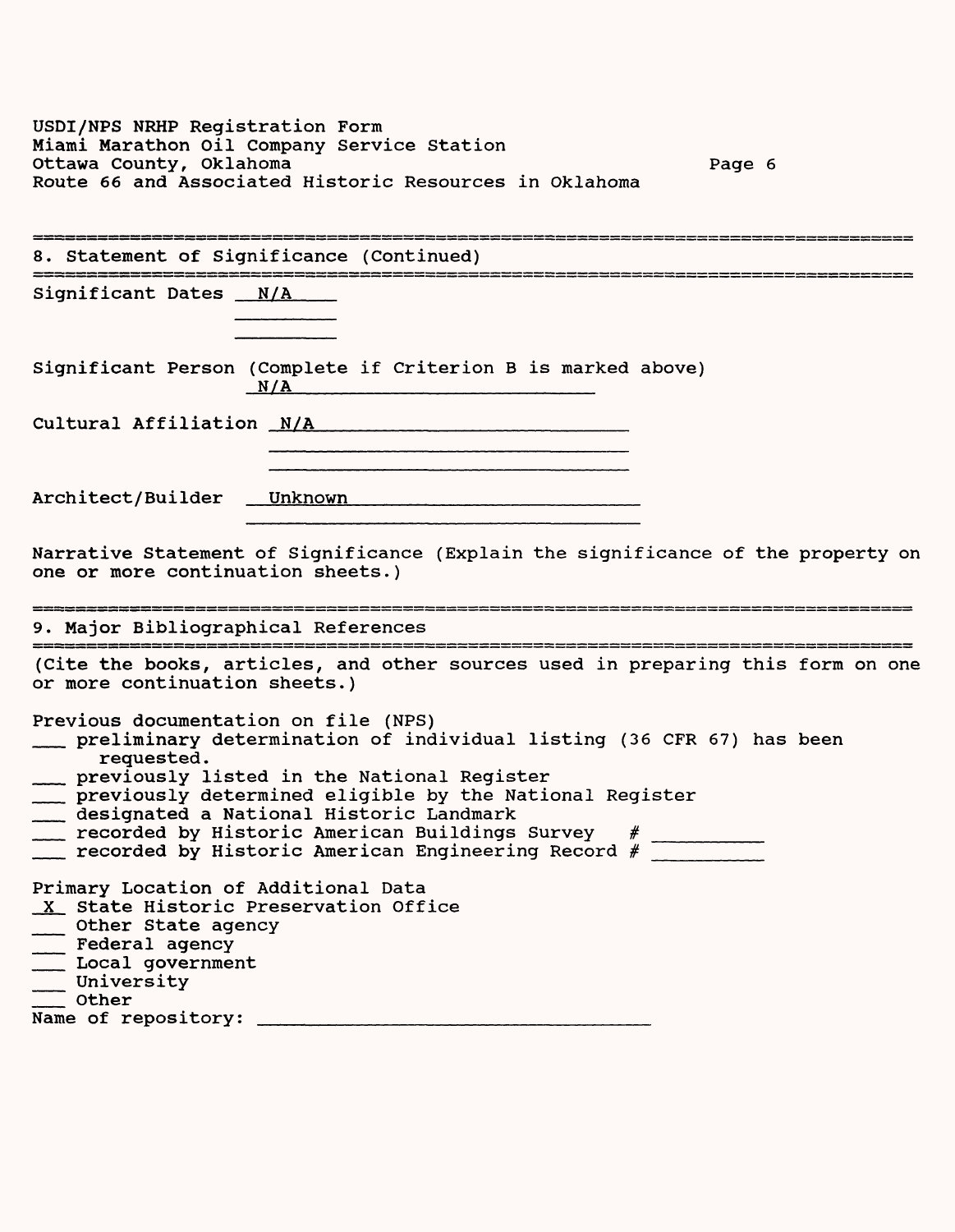USDI/NPS NRHP Registration Form Miami Marathon Oil Company Service Station Ottawa County, Oklahoma Page 7 Route 66 and Associated Historic Resources in Oklahoma

10. Geographical Data

Acreage of Property Less than one acre

UTM References (Place additional UTM references on a continuation sheet)

Zone Easting Northing Zone Easting Northing 1 15 332710 4081860 3<br>2 4  $\frac{1}{2}$   $\frac{13}{N/A}$   $\frac{332/10}{2}$   $\frac{4001000}{4}$   $\frac{3}{4}$   $\frac{3}{2}$   $\frac{3}{2}$   $\frac{3}{2}$   $\frac{3}{2}$   $\frac{3}{2}$   $\frac{4}{2}$   $\frac{3}{2}$   $\frac{3}{2}$   $\frac{3}{2}$   $\frac{3}{2}$   $\frac{3}{2}$   $\frac{3}{2}$   $\frac{3}{2}$   $\frac{3}{2}$   $\frac{3}{2}$   $\frac{3}{2}$ 

Verbal Boundary Description (Describe the boundaries of the property on a continuation sheet.)

Boundary Justification (Explain why the boundaries were selected on a continuation sheet.)

11. Form Prepared By

| Maryjo Meacham, Director, Design/Research Center; Brenda Peck, Historian<br>name/title Lisa Bradley & Susan Roth, Graduate Assistants: Oklahoma SHPO, ed. |                         |
|-----------------------------------------------------------------------------------------------------------------------------------------------------------|-------------------------|
| University of Oklahoma,<br>organization College of Architecture                                                                                           | date May 31, 1994       |
| street & number 830 Van Vleet Oval                                                                                                                        | telephone 405/325-2444  |
| city or town Norman                                                                                                                                       | state OK zip code 73019 |
| Additional Documentation                                                                                                                                  |                         |
|                                                                                                                                                           |                         |

Submit the following items with the completed form:

Continuation Sheets

### Maps

A USGS map (7.5 or 15 minute series) indicating the property's location. A sketch map for historic districts and properties having large acreage or numerous resources.

### Photographs

Representative black and white photographs of the property.

Additional items (Check with the SHPO or FPO for any additional items)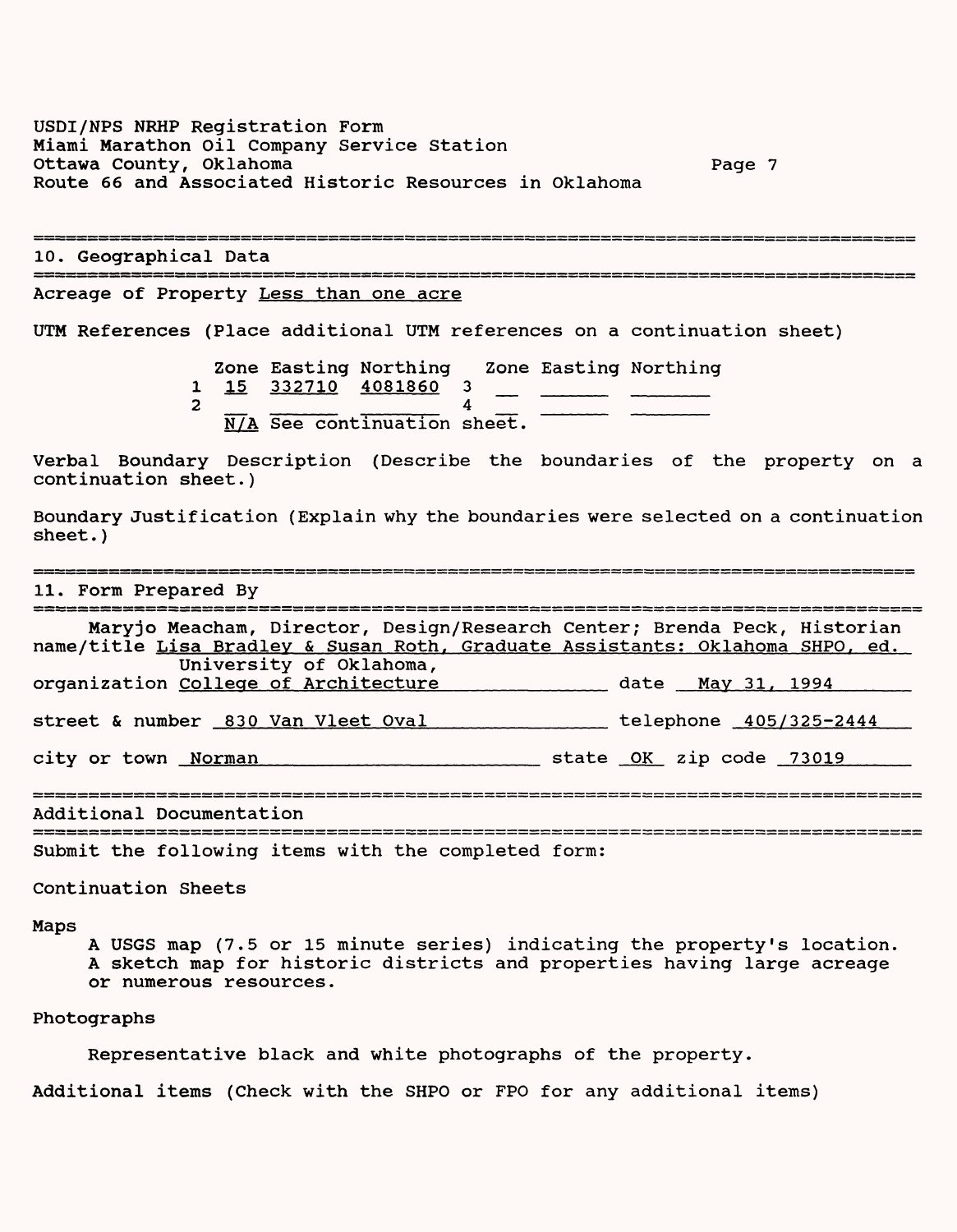USDI/NPS NRHP Registration Form Miami Marathon Oil Company Service Station Ottawa County, Oklahoma Page 8 Route 66 and Associated Historic Resources in Oklahoma

| Property Owner                                          |  |
|---------------------------------------------------------|--|
| (Complete this item at the request of the SHPO or FPO.) |  |
| name Louis Matia                                        |  |
| street & number P. O. Box 309<br>telephone              |  |
| city or town Miami<br>state OK zip code 74355           |  |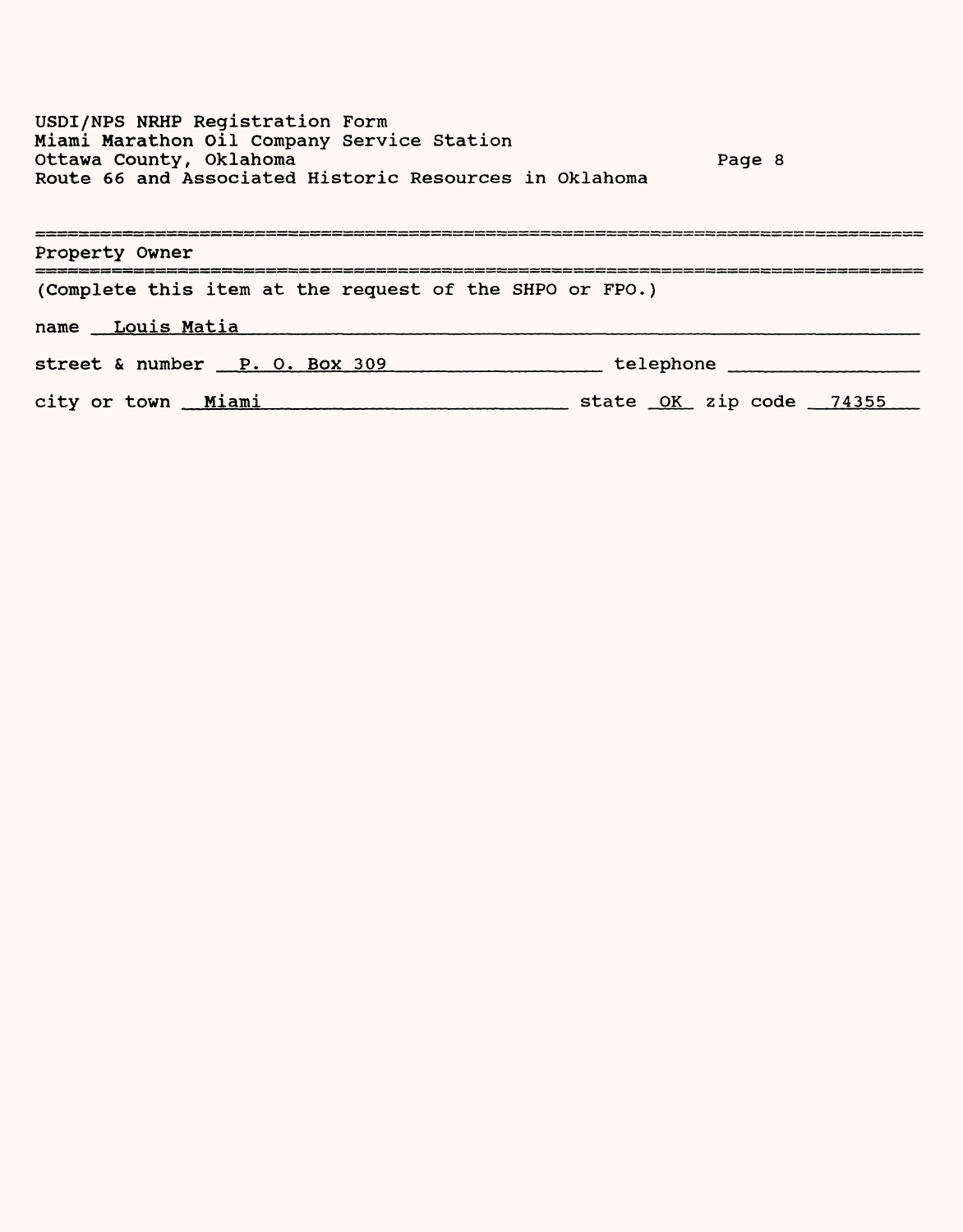| NPS Form $10-900-a$<br>$(8 - 86)$                                                                                                    |  |  | OMB No. 1024-0018 |  |  |  |
|--------------------------------------------------------------------------------------------------------------------------------------|--|--|-------------------|--|--|--|
| United States Department of the Interior<br>National Park Service                                                                    |  |  |                   |  |  |  |
| NATIONAL REGISTER OF HISTORIC PLACES<br>CONTINUATION SHEET                                                                           |  |  |                   |  |  |  |
| Miami Marathon Oil Company Service Station<br>Section 7<br>Page 9<br>name of property<br>Ottawa County, Oklahoma<br>county and State |  |  |                   |  |  |  |

### **SUMMARY**

The Miami Marathon Oil Company Service Station, built in 1929, is a one-story Neoclassical Revival style service station. It is located on the south side of Miami, Oklahoma, on Route 66 (Main Street). The station is situated on a small corner lot that provides access from two streets. The Miami Marathon Oil Company Service Station is characterized by a full height, pedimented portico, supported by massive classical columns. The exterior of the front gabled square building is white glazed brick. The Miami Marathon Oil Company Service Station continues to retain a high degree of architectural integrity.

#### DESCRIPTION

The triangular pediment and classical columns which serve as the service bay distinguish this miniature Greek temple as an outstanding example of Neoclassical Revival architecture as applied to a service station. Such styles were used by oil companies to blend their service stations into residential neighborhoods as the service station moved outward from the central business district into neighborhoods in the 1920s. This small service station, a onestory square building, has several characteristics typical of the Neoclassical Revival style of architecture including a moderately pitched front gabled roof and the full height, pedimented portico supported by classical columns. This portico forms a porte cochere which serves as the service bay. The pedimented portico is punctuated with a white disk centered in the front gable end. The underside of the boxed eaves are tongue and lip; crown molding, located above the fascia, wraps around the square building and extends around the roof of the service bay.

The service bay is protected from the elements by a front gabled porte cochere supported by two white classical columns of concrete. The columns, set on square concrete pedestals, are fixed on a raised concrete base, once the base for the gasoline pumps. The underside of the fascia is tongue and lip. Six light bulbs illuminate each side of the service bay's pressed tin ceiling, and five light bulbs illuminate the front of the service bay.

The entry is a recessed, five-paneled door flanked by two steel casement windows, each composed of twenty-four lights. Crown molding is fixed over the entry door. The balanced windows and door are characteristics of the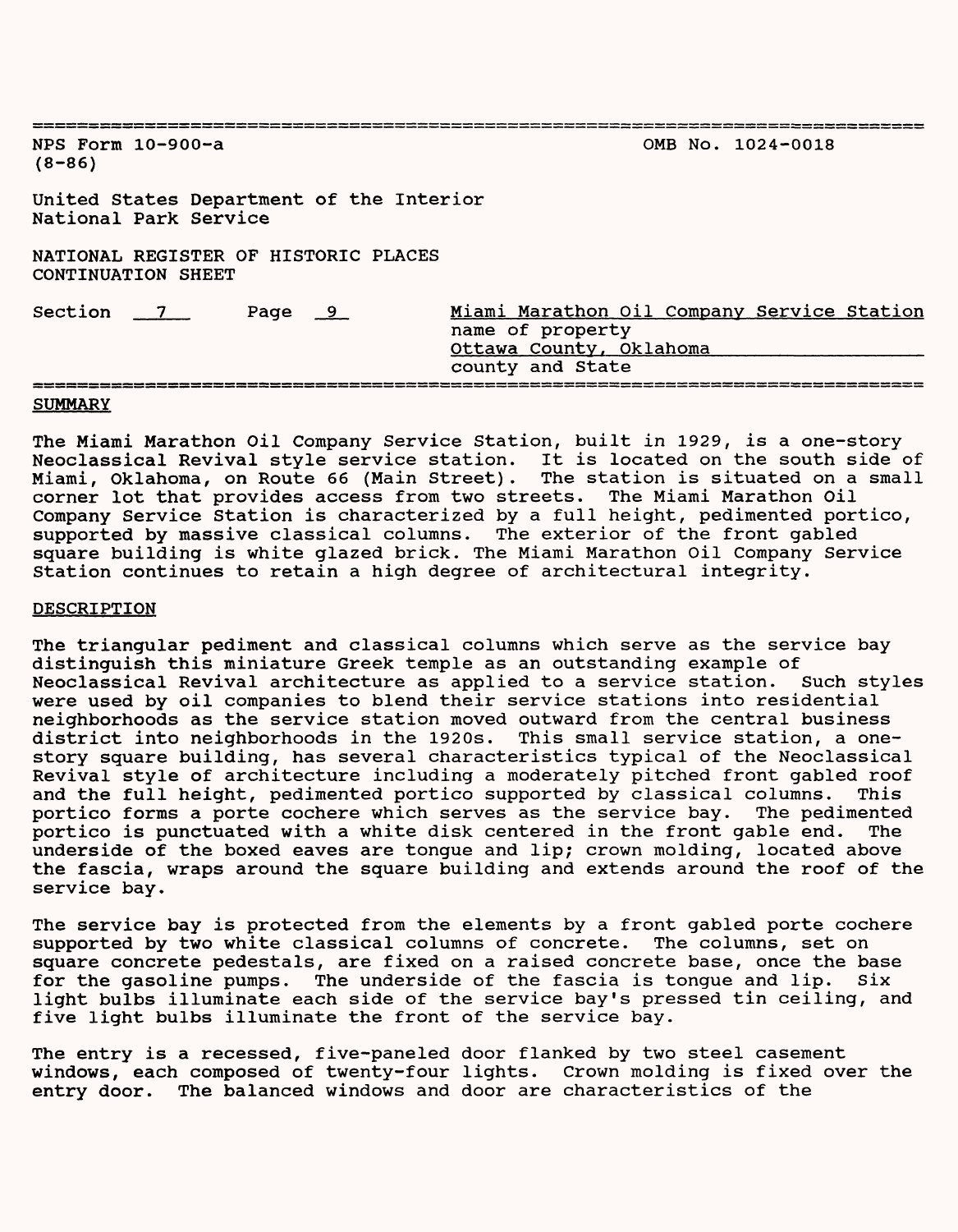NFS Form 10-900-a OMB No. 1024-0018  $(8 - 86)$ United States Department of the Interior National Park Service NATIONAL REGISTER OF HISTORIC PLACES CONTINUATION SHEET Section 7 22 Page 10 Miami Marathon Oil Company Service Station name of property Ottawa County, Oklahoma\_\_\_\_\_\_\_\_\_\_\_\_\_\_\_\_\_\_\_\_\_\_\_\_\_\_\_\_ county and State

Neoclassical Revival style. Each of the side elevations have two, twelve-light steel casement windows. Glazed brick forms the sill and the lintel of each window, as on the steel casement windows on the front facade.

Three wooden three-paneled doors, each glazed with a single pane of glass, run the width of the rear facade. Two of the doors have a three-light wooden transom window. The north and south serve as entries to the restrooms; the center door is an entrance to the rear of the station. The glass panes in each<br>of the restroom doors have a star-burst design of clear glass. The original of the restroom doors have a star-burst design of clear glass. brass hardware is intact on the center and south doors. Over each door is a single light bulb illuminating the restrooms and the rear walk.

# ALTERATIONS/ADDITIONS

The following alterations have been made to the exterior of the Miami Marathon Oil Company Service Station: 1) the original gasoline pumps have been removed from the service bay; 2) the transom window above the center door on the rear facade was removed when the air conditioning unit was installed; 3) the bottom two rows of bricks on all elevations have been painted gray to match the concrete walk; and 4) the hole in the pediment which originally contained the company's logo has been covered with a round disk. The Miami Marathon Oil Company Service Station retains a high degree of its architectural integrity.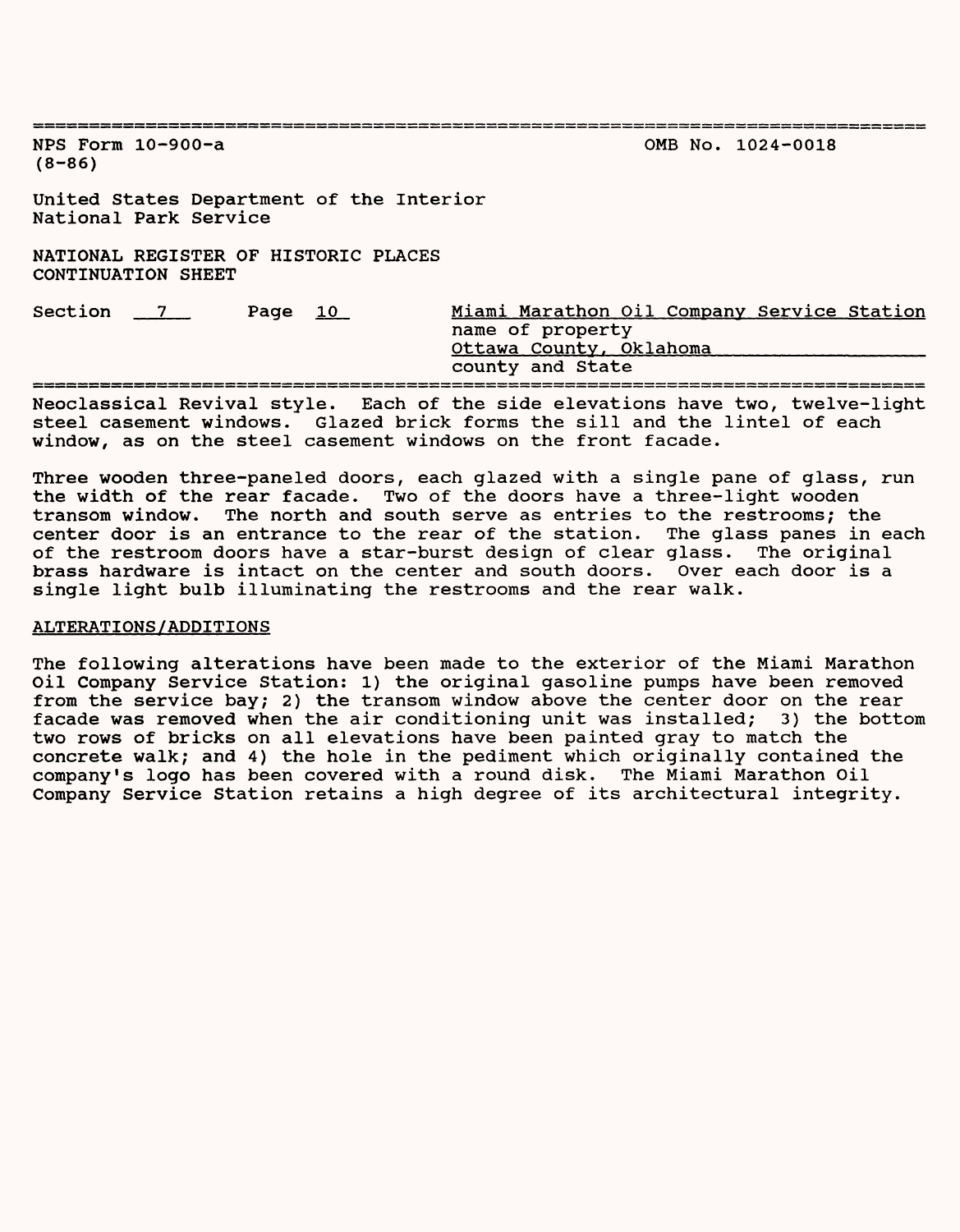| NPS Form $10-900-a$<br>$(8 - 86)$                          |                                                                   |  | OMB No. 1024-0018                                                                                             |  |  |  |  |
|------------------------------------------------------------|-------------------------------------------------------------------|--|---------------------------------------------------------------------------------------------------------------|--|--|--|--|
|                                                            | United States Department of the Interior<br>National Park Service |  |                                                                                                               |  |  |  |  |
| NATIONAL REGISTER OF HISTORIC PLACES<br>CONTINUATION SHEET |                                                                   |  |                                                                                                               |  |  |  |  |
| Section 8                                                  | Page $11$                                                         |  | Miami Marathon Oil Company Service Station<br>name of property<br>Ottawa County, Oklahoma<br>county and State |  |  |  |  |

### SUMMARY

The Miami Marathon Oil Company Service Station, constructed in 1929 and located on Route 66 in Miami, Oklahoma, is historically significant for its commercial association with Route 66 in Oklahoma. The station also is architecturally significant as an excellent example of a "house with canopy" station, designed in the Neoclassical Revival style. The building retains a high degree of its architectural and historic integrity. Contextually, it relates to "Commerce on Route 66 in Oklahoma (1926-1944)." The associated property type is Filling Stations, Service Stations and Garages, subtype "House with Canopy."

# COMMERCIAL SIGNIFICANCE

The Miami Marathon Oil Company Service Station, located on Route 66 in Miami, Oklahoma is significant for its close association with the road and the development of the automobile age. The "house with canopy" was an important<br>property type associated with the early development of Route 66. The Miami property type associated with the early development of Route 66. Marathon Oil Company Service Station was built on a corner lot with the front facing Route 66. Corner lots were the most popular lots for stations because they could be seen more easily at a distance and because it made access easy from two streets and helped eliminate congestion.

In 1929, Mr. and Mrs. W.P. Donohue leased the future site of the Miami Marathon Oil Company Service Station for \$40.00 per month to the Transcontinental Oil Company, the forerunner of Marathon. The Neoclassical Revival service station building was constructed shortly afterward by the Transcontinental Oil Company who leased it to Mid-Kansas Oil and Gas. They in turn leased it to the<br>Marathon Oil Company in January 1931. When the Ohio Oil Company purchased Marathon Oil Company in January 1931. Transcontinental Oil in 1930, they received the Marathon Oil Company which had already had an established name in the petroleum business. Along with the name, the company also bought the right to continue using the recognizable trademark of the Greek runner and the familiar slogan of "Best in the long run."

# ARCHITECTURAL SIGNIFICANCE

The Miami Marathon Oil Company Service Station design is a Neoclassical Revival "house with canopy." The building exemplifies the central characteristics of the Neoclassical Revival style, with massive classical columns supporting the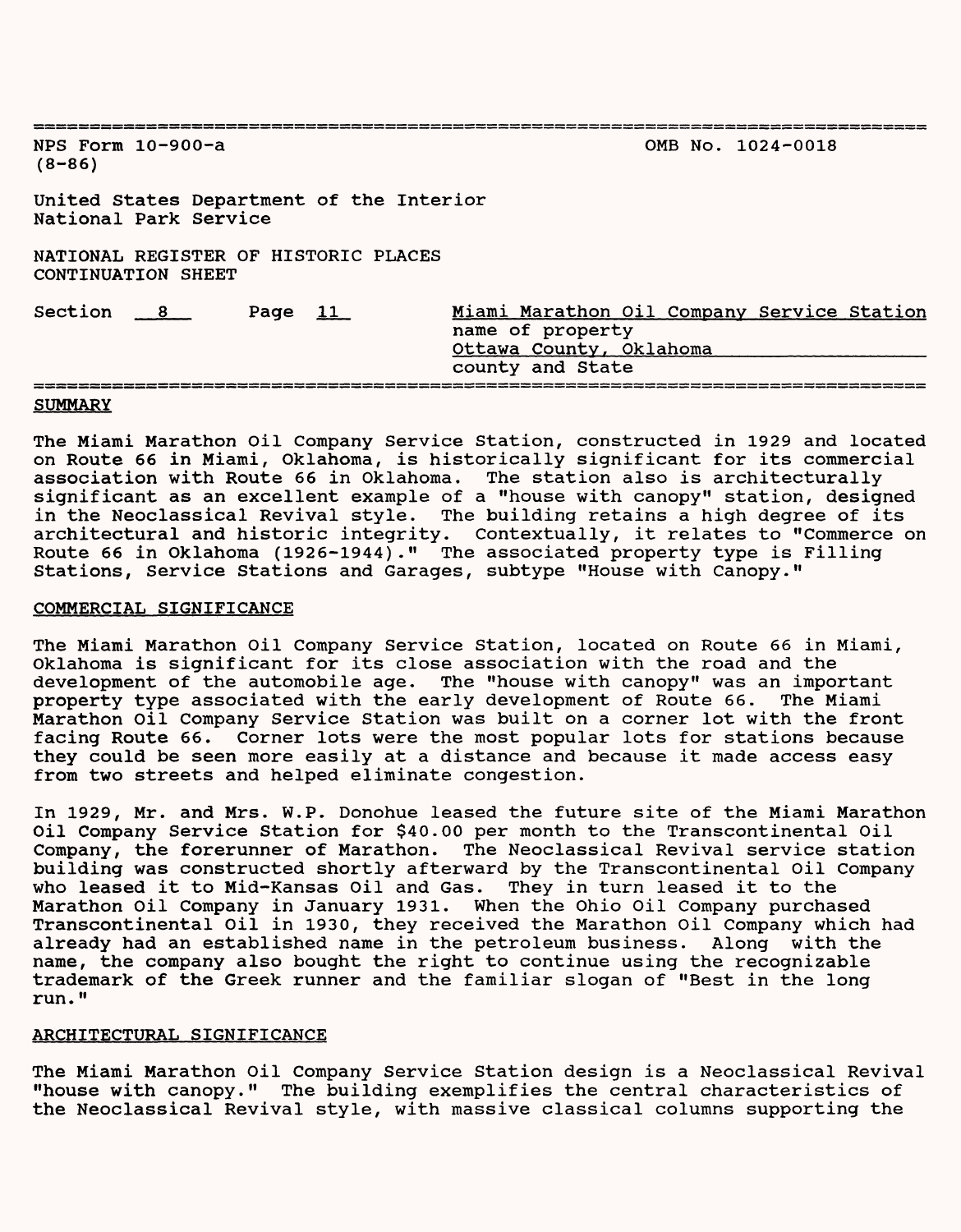NFS Form 10-900-a OMB No. 1024-0018  $(8 - 86)$ United States Department of the Interior National Park Service NATIONAL REGISTER OF HISTORIC PLACES CONTINUATION SHEET Section 8 Page 12 Miami Marathon Oil Company Service Station name of property Ottawa County. Oklahoma\_\_\_\_\_\_\_\_\_\_\_\_\_\_\_\_\_\_\_\_\_\_ county and State 

canopy. It is one of the few stations on Route 66 that is small in scale, Neoclassical in character, and works to produce a reflective look of the past with a commercial future.

The "house with canopy" style service station was popular during the late 1920s and early 1930s. Many major oil companies began using the house-like station to better incorporate their industry into the surrounding landscape. Reasons for this were two-fold: 1) the companies did not want any objection to building service stations adjacent to residential neighborhoods and 2) the house style, and particularly the Miami Marathon Oil Company Station building, evoked a homey feeling with the Route 66 traveler. It was intended to remind the motorist of a safe haven for them and their automobiles.

Residential styles for stations became quite popular along Route 66. Not only was it cost efficient to build such a structure, but it adhered to the residential landscape. This is fitting as many stations of this type were in close proximity to residential neighborhoods. Consistent with the house and canopy design, the Miami Marathon Oil Company Service Station contained an office and restroom and a canopy extending out from the front gable. In Main Street to Miracle Mile: American Roadside Architecture. Chester Liebs states "structures closely resembled the little bungalows that were springing up in modest residential neighborhoods across the country, only now the front porches were filled with pumps and cars rather than hammocks and rocking chairs. $1^{11}$ 

The main function of the canopy was to provide shelter while filling up with gasoline. Although the canopy was an asset for protection from the sun, the canopy, lined with light bulbs, still posed a problem lighting the station at night. The 1930s saw the decline in the popularity of the house with canopy. The costly upkeep and crowded nature of the canopy contributed to its demise. The Southwest region of the country, including stations on Route 66, sustained a large number of canopy stations because the canopy blocked the sun.

The Miami Marathon Oil Company Service Station building remains virtually unaltered and has kept its historical and architectural integrity.

<sup>&</sup>lt;sup>1</sup> Liebs, Chester H. Main Street to Miracle Mile: American Roadside Architecture, Boston: Little Brown and Company, 1985.